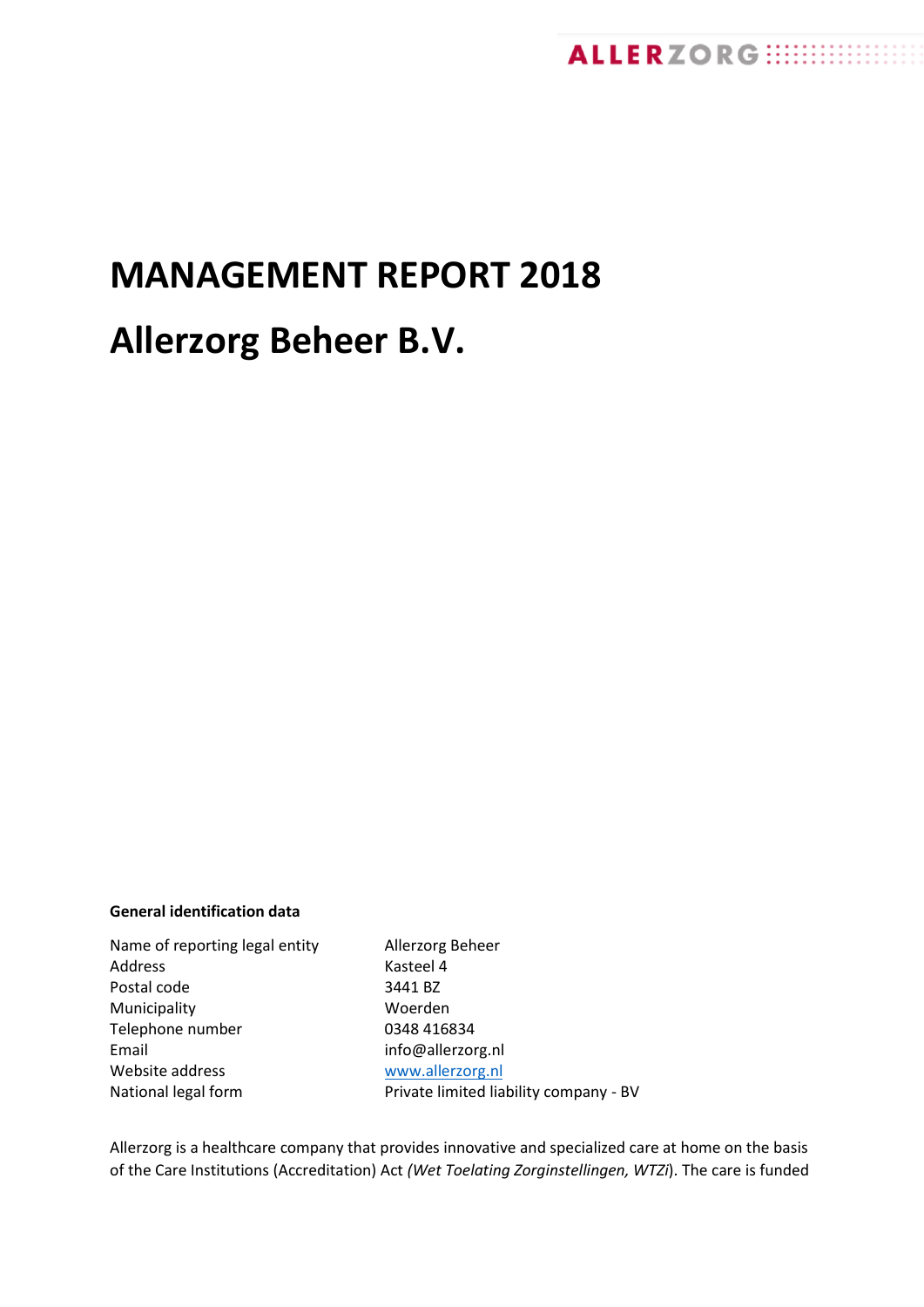by the Healthcare Insurance Act *(Zorgverzekeringswet, Zvw),* the Social Support Act *(Wet maatschappelijke ondersteuning, Wmo)* and the Youth Act *(Jeugdwet)* or through private reimbursements.

# **Healthcare Governance Code 2017**

Allerzorg provides care according to the Healthcare Governance Code of 2017. This is a guideline for good governance and supervision. Conform with these guidelines, Allerzorg works in the structure of supervision of appointment, dismissal, expertise and independence. Both the articles of association and additional regulations of both the Board of Management and the Supervisory Board do not contain any provisions conflicting with the healthcare Governance Code of 2017.

**ALLERZORG WEBBER** 

## **Mission statement**

"Providing care as we would provide it to our family and loved ones."

# **Vision**

'Allerzorg is a healthcare company that delivers innovative and specialized care at home, constantly anticipating the client's demand for care in the changing healthcare landscape."

# **Special interaction**

Allerzorg works with small, well-organized self-organizing teams. The team members provide care that they themselves would give to their loved ones, in accordance with Allerzorg's mission.

Healthcare providers and clients know each other, therefore creating good agreements. This special interaction helps the client to maintain as much control as they can over their own life. The core values of Allerzorg – being yourself, putting your heart into work, really seeing & understanding and doing – are the principles of our care provision and personnel policy.

# **Target groups and working area**

Allerzorg teams are active throughout the Netherlands. The monitoring of uniform quality and professionalism of care is organized centrally.

Allerzorg provided the following types of care in 2018:

- (specialized) Community nursing;
- Maternity care and "Natural maternity care" (based on anthroposophy), where Allerzorg Maternity Care *(Kraamzorg)* is certified with the Breastfeeding Certificate;
- Child and Youth care, in which specialized child nurses are deployed. Youth care involves individual counselling (low and highly complex care);
- Specialized guidance for specific target groups such as non-congenital brain injury (NAH), autism, ADHD, other limitations and dementia;
- Specialized wound care and dermatology;
- Palliative terminal care (PTC), where the comfort of the client is central;
- Specialized medical home-based nursing (MSVT): a bridging function between hospital care and home care, including the delivery of highly complex care such as infusion care;
- The new well-being: care provided by Allerzorg to clients in special (small-scale) residential forms of home of home care expert "September" in municipalities Wageningen, Apeldoorn, Velp, Twello, Witmarsum, Zevenaar and Arnhem. In 2018, a new house was opened in Nijverdal by September. Allerzorg and September are partners, thus easing the transition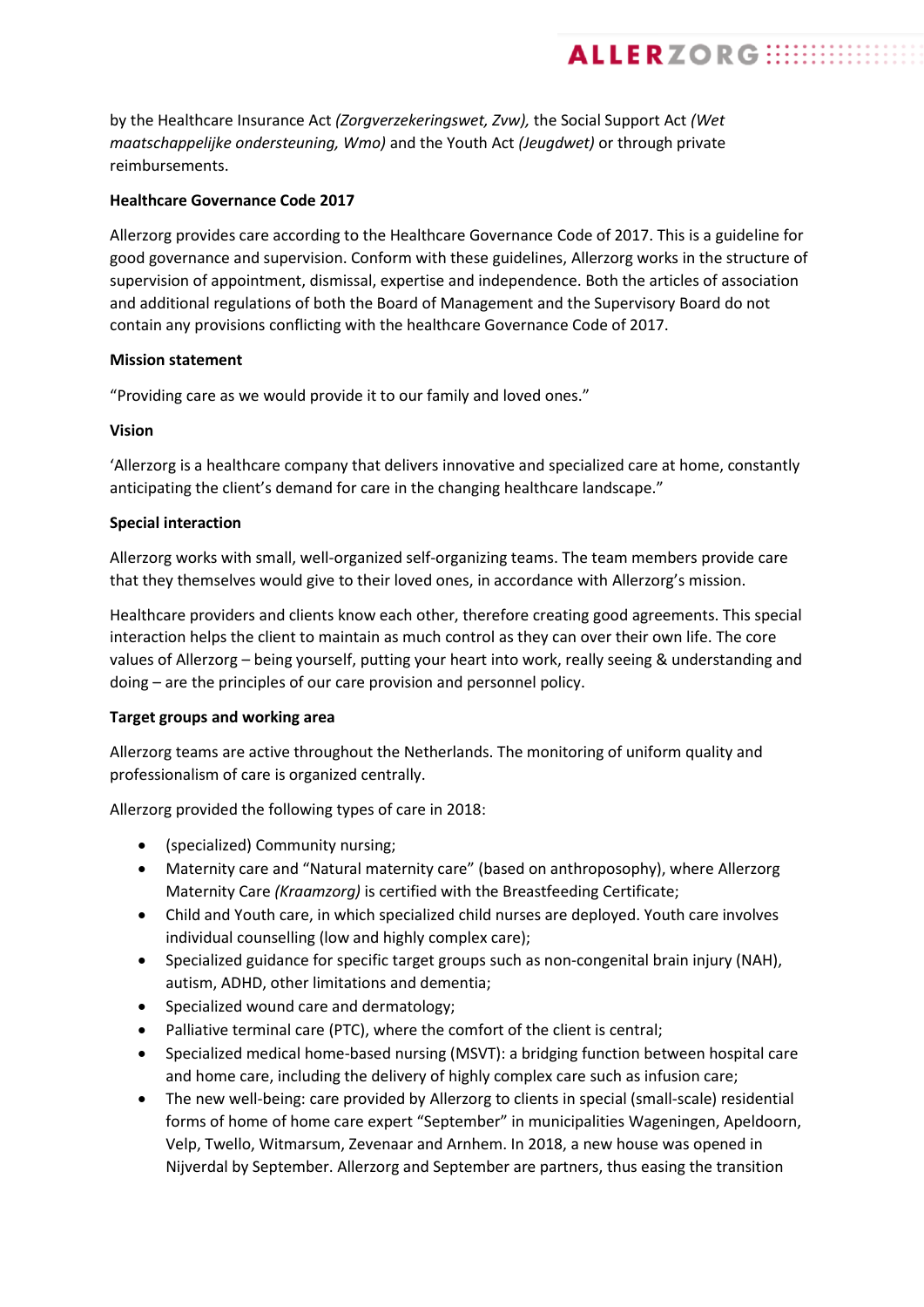process of clients who received care at home provided by Allerzorg to a September house and clients of September to specialized care of Allerzorg;

**ALLERZORG ::::::::::** 

• Since 2017 Allerzorg has been offering household help through partner Zorgassist. Employees of Zorgassist are periodically trained on a number of important topics such as early detection of dementia, unacceptable behaviour and ergonomic cleaning.

| <b>Key information</b>                                         | 2018         | 2017         |
|----------------------------------------------------------------|--------------|--------------|
| Clients                                                        |              |              |
| Number of extramural care clients (year-end)                   | 4.162        | 3.933        |
| Production                                                     |              |              |
| Number of hours of extramural production in the reporting year | 995.056      | 990.848      |
| Of which Healthcare Insurance Act                              | 669.578      | 694.368      |
| Of which Long-term Care Act (Wet Langdurige Zorg, Wlz)         | 81.263       | 72.289       |
| Of which Social Support Act / Youth Act                        | 232.184      | 207.216      |
| Of which Private care or subcontracting                        | 12.031       | 16.974       |
| Employees                                                      |              |              |
| Number of employees employed (year-end)                        | 820          | 844          |
| Employees self-employed                                        |              |              |
| Costs of hired and self-employed staff in the reporting year   | € 18.259.694 | € 17.332.135 |
| Operating income                                               |              |              |
| Total operating income in the reporting year                   | € 52.250.543 | € 52.243.754 |
| Of which Maternity Care                                        | € 3.659.603  | € 4.329.041  |

## **Management**

The Board of Directors (BoD) is responsible for the operational management and strategic management and was formed by one person in 2018. The practical management is delegated to care specialists who are responsible for their own care specialization.

#### **Supervision**

The Supervisory Board (SB) is independent and formally supervises Allerzorg Beheer BV since mid-2017. The Supervisory Board evaluates its performance at least once a year in the absence of management and informs management of the results. Consultation with management takes place at least five times a year. Moreover, at least one a year, consultations with the Works Council and Central Client Council are held. The Supervisory Board has its own responsibility to require all the information needed from the management and external auditor to properly perform its duties as supervisory body. To this end, the external auditor submits a management letter and attends the meeting at which the financial statements are discussed. The Supervisory Board consists of four people: three men and a woman. The members have distinctive expertise in the areas of care, finance, business economics, management and legal knowledge.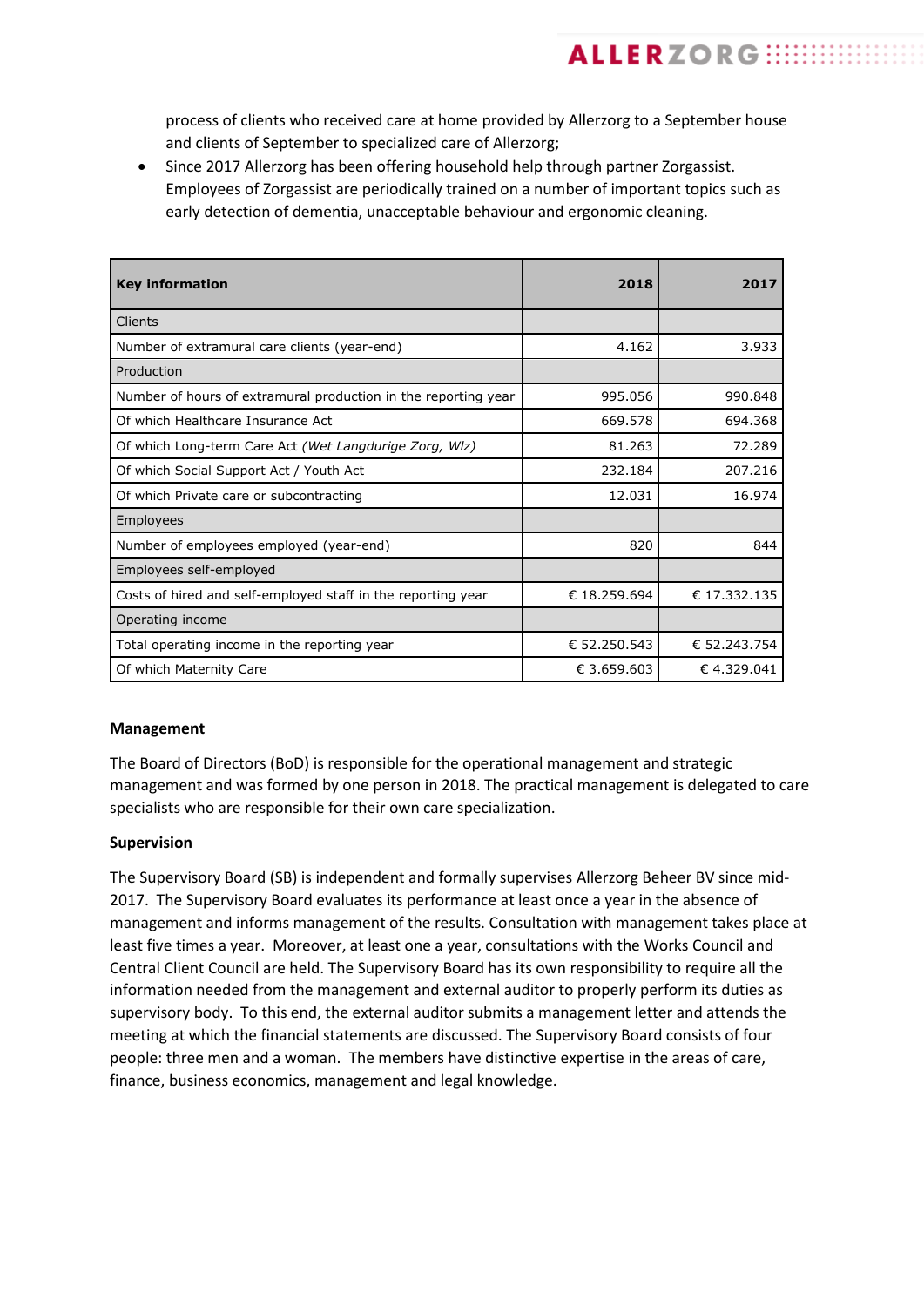The Supervisory Board of 2018 consists of the following members:

• Mr. H. Moesbergen, director/owner of Archer Advies B.V., other positions: member of the board of Stichting Foundation docdata payments in Utrecht, treasurer of the Foundation Comcare Woerden in Woerden, chairman of the board of the Foundation Groene Zorg in Woerden, member of the Supervisory Board of the Foundation Dutch International Guarantees for Housing in Amsterdam;

**ALLERZORG :::::::::::** 

- Mr. Ir. P. Tersteeg, director of Kenze Holding BV, other positions: member of Supervisory Board of September Holding, chairman of the Foundation Noble House, member of the board of Foundation Mars & Mercurius Utrecht;
- Mrs. Dr. J. Schermers, part-time teacher Julius Center, University of Utrecht, other positions: member of the Foundation Child and Growth, member of the Ikazia Hospital Supervisory Board, member of ZonMw program committee 'Palliantie Meer dan Zorg';
- Mr. Drs. M. Bijwaard, Manager of Care Group Sint Maarten, other position: member of the Supervisory Board of Marketing Oost.

Name and position in board:

Appointment period runs until:

| Mr. H. Moesbergen chairman         | 01-06-2019 |
|------------------------------------|------------|
| Mr. Ir. P. Tersteeg, vice chairman | 01-06-2019 |
| Mr. Drs .M. Bijwaard, member       | 01-06-2020 |
| Mrs. Dr. J. Schermers, member      | 01-06-2021 |

# **Looking back at 2018**

At the end of 2017, preparations were started for the acquisition of Allerzorg by Orpea Groupe. Orpea Groupe is a French healthcare organization, active in 11 countries across Europe with respect to elderly care. With this acquisition, Orpea Groupe owns a majority stake in Allerzorg Beheer BV. Orpea has the objective of allowing Allerzorg to grow further and accelerated by developing new concepts and acquisitions.

At the beginning of 2019, the Dutch Healthcare Authority (NZa) and the Authority for Consumers & Markets (ACM) have approved the transfer of the shares to the Orpea Groupe.

The financial results 2018 decreased significant, compared with 2017 and resulted in a net loss of € 0.8 million. Main reasons for the loss were one off effects due to e.g. the implementation of the new IT system, advisory expenses restructuring and difficult market conditions in maternity care.

## **Innovations of processes**

In line with 2017, in 2018 further investments were made in digitizing the work and care processes. After all, technology in the healthcare sector is developing rapidly and is being used in an increasingly broader area. The focus lied on the further development of the client file (the electronic health record (EHR)), the linker HR file and the administrative packages which were utilized on the 1st of January 2018 after the implementation period in 2017.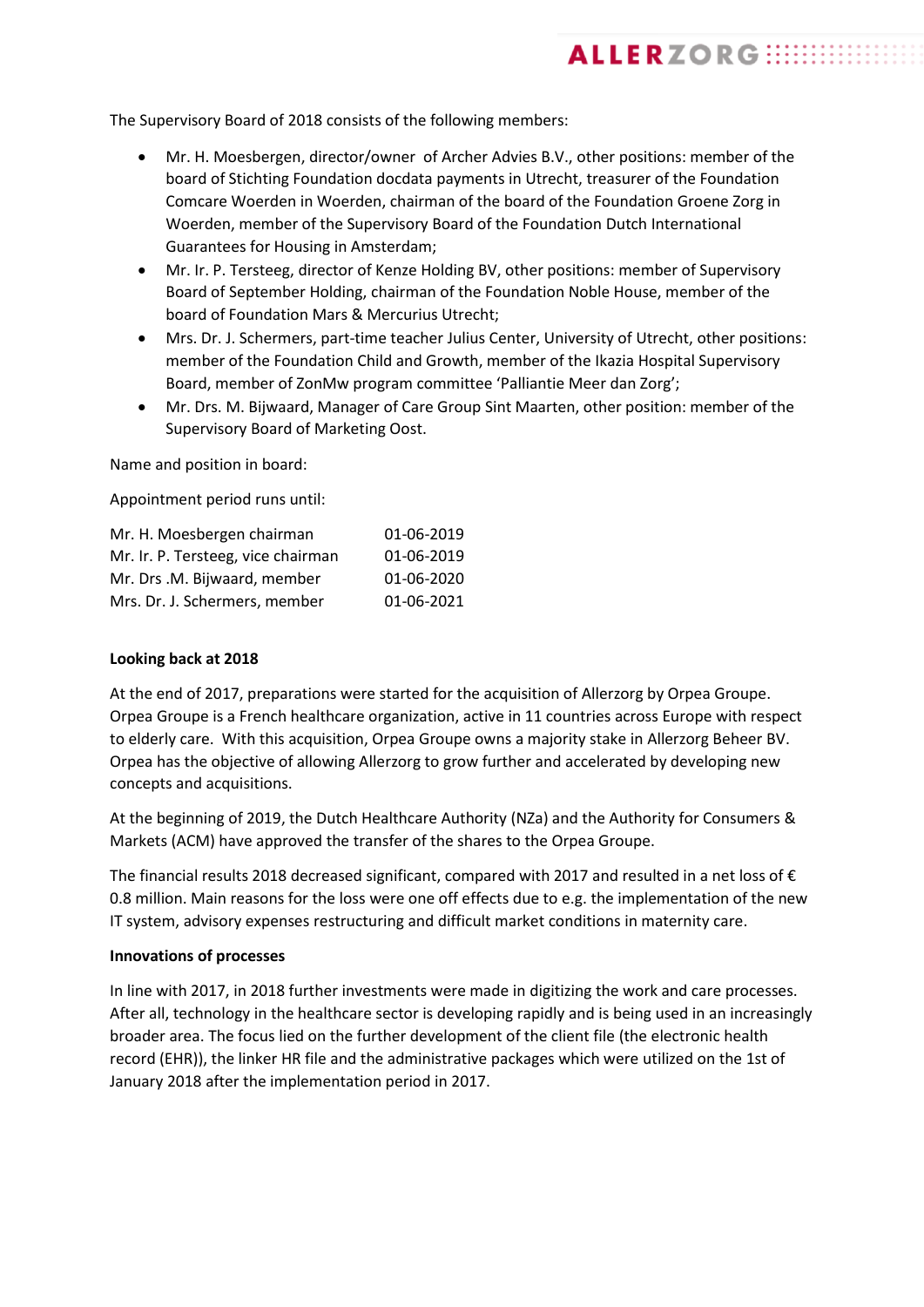Additionally, in 2017 an Information Security Officer has been appointed for the implementation of the security policy, due to the tightened legal requirements with regards to data management.

**ALLERZORG ::::::::::** 

At the end of 2017, every care worker was provided with a smartphone and/or iPad to support the digitized work and care processes for efficient and effective provision of care to clients. This is part of the HER implementation.

Remote Care – also known as image care offers opportunities for people with dementia and lonely clients. In this way, employees and clients can make contact faster and easier, using iPads. Furthermore, also with caregivers and others, "live" contact can be made more often.

# **The basics**

Good care can only be given if the business processes are functioning properly. Due to this, 2018 was dominated by "accurate processes". In order to achieve this, the focus lied on harmonizing the teams, letting them work according to the contract hours. Moreover, optimally arranged work routes were provided and a healthy balance between work and private life was found. Working from your heart, being able to develop both professional and personally and going to work with pleasure very day: all this positively contributed to the satisfaction of our employees last year. Besides, there were less termination of contracts and absenteeism decreased. As a result, good care was provided, and clients were satisfied.

# **Employees**

In 2018, the most important objectives of Allerzorg for employee policy were:

- Implement the vision, mission and core values of Allerzorg (e.g. being yourself, put your heart into work, really seeing, understanding and doing) through the employee policy.
- Facilitate managers.
- Be an attractive employer who can offer healthcare employees personal and professional development.
- Continue to develop health policies.

## **Client satisfaction**

In 2018 the client experiences were measured via an internal measurement. The research consisted of 1,225 questionnaires in which Net Promoter Score (NPS), a universal measurement method for determining and comparing client satisfaction, was set at 62 on average. This is higher than the industry average of 44.

A start was made in 2015 to enable clients to review Allerzorg at Zorgkaartnederland.nl. Since then, 400 reviews have been given on Zorgkaart. The findings show a high client satisfaction. In 2018, Allerzorg scored a high average again on all specialisms (including Maternity Care), respectively 8.7.

## **Protection of personal data**

In the spring of 2018, new European privacy laws were introduced. The stricter General Data Protection Regulation (GDPR) caused Allerzorg to make a recalibration of the internal privacy policy, to appoint a Data Protection Officer, to develop awareness within the organization with regard to working with personal data and to map the processing activities.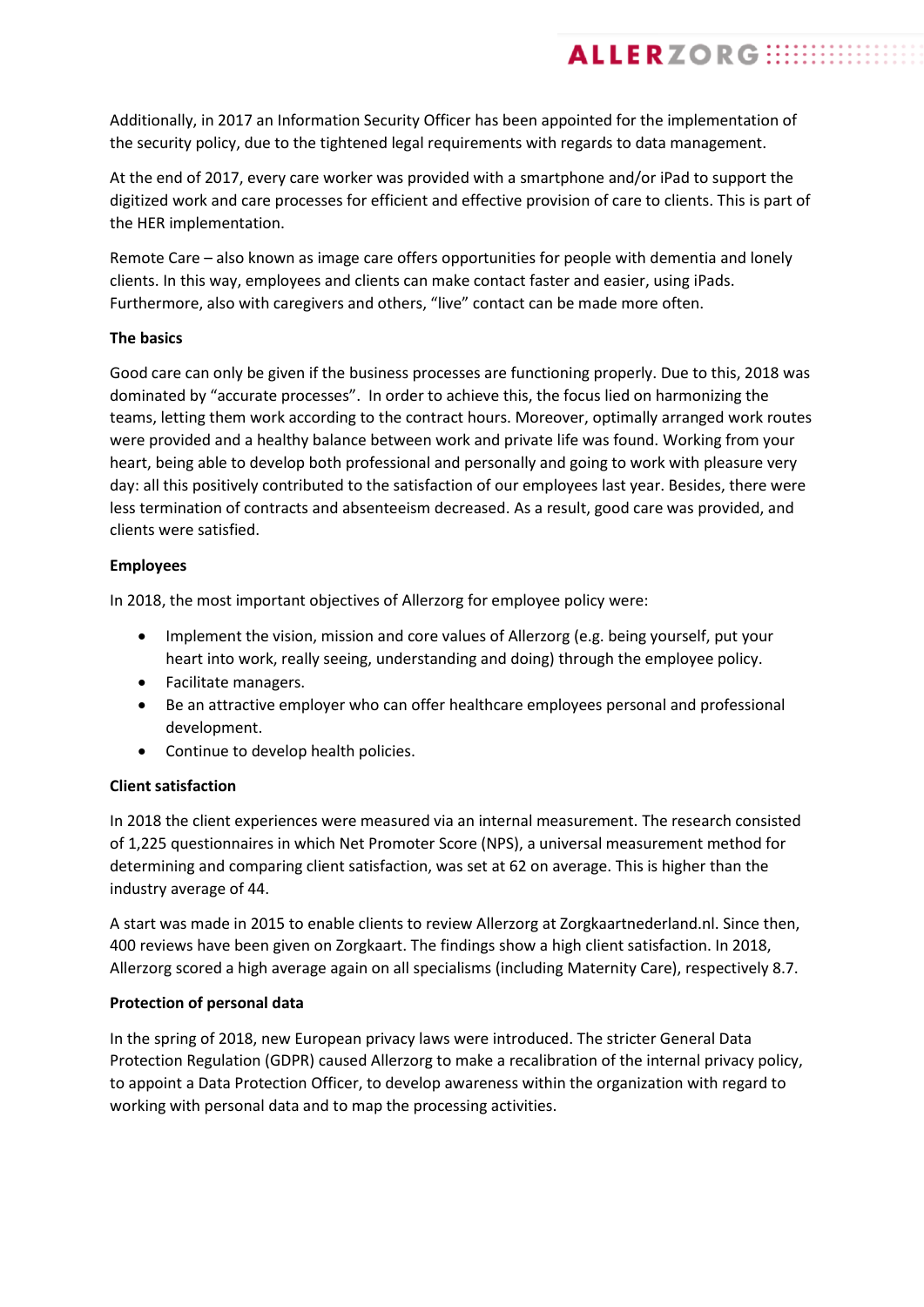Allerzorg Beheer BV achieved a negative operating result of -€ 956,000 in 2018 (2017: € 914,000). The result after tax of -€ 774,000 is added to the shareholders equity. Therefore, the shareholders equity decreased to € 0,763 million. The solvency (equity/total assets) of the organization amounts to 5.3% at year-end 2018 (2017: 14.3%).

**ALLERZORG :::::::::::** 

The operating result of -€ 956,000 amounts to -1.8 % of the total turnover of € 52,251,000.

The development of the result is as follows:

| <b>RESULT DEVELOPMENT (€)</b>    | 2018     | 2017   | difference (%) |
|----------------------------------|----------|--------|----------------|
| x € 1,000                        |          |        |                |
| <b>REVENUES:</b>                 |          |        |                |
| Total turnover                   | 52.251   | 52.244 | 0%             |
|                                  |          |        |                |
| <b>OPERATING EXPENSES:</b>       |          |        |                |
| Employee costs                   | 47,817   | 47,256 | $1\%$          |
| Depreciations                    | 948      | 577    | 64%            |
| Other operating expenses         | 4,442    | 3,497  | 27%            |
| Total operating expenses         | 53,207   | 51,330 | 4%             |
|                                  |          |        |                |
| <b>OPERATING RESULT</b>          | $-956$   | 914    | $-204%$        |
|                                  |          |        |                |
| Financial income and expenditure | $-54$    | $-42$  | $-29%$         |
| Result before tax                | $-1,010$ | 871    | $-216%$        |
|                                  |          |        |                |
| Taxation                         | 236      | $-224$ | $+204%$        |
|                                  |          |        |                |
| <b>Result after tax</b>          | $-774$   | 647    | $-219%$        |

## **Financial instruments**

Allerzorg has used the usual financial instruments, such as agreements with health insurers. Given the nature of the activities, the price risk is very limited. The credit risk is also very limited, considering the view of the counterparties. The liquidity and cash flow risk increased further in 2018 as a result of the increased turnover. The liquidity risk increased in 2018 due to a changed policy of the Dutch Pension Fund (PFZW) regarding the invoicing of pension premiums for irregular hours, which were previously settled annually in arrears, but are charged per 2018 immediately after the end of the period.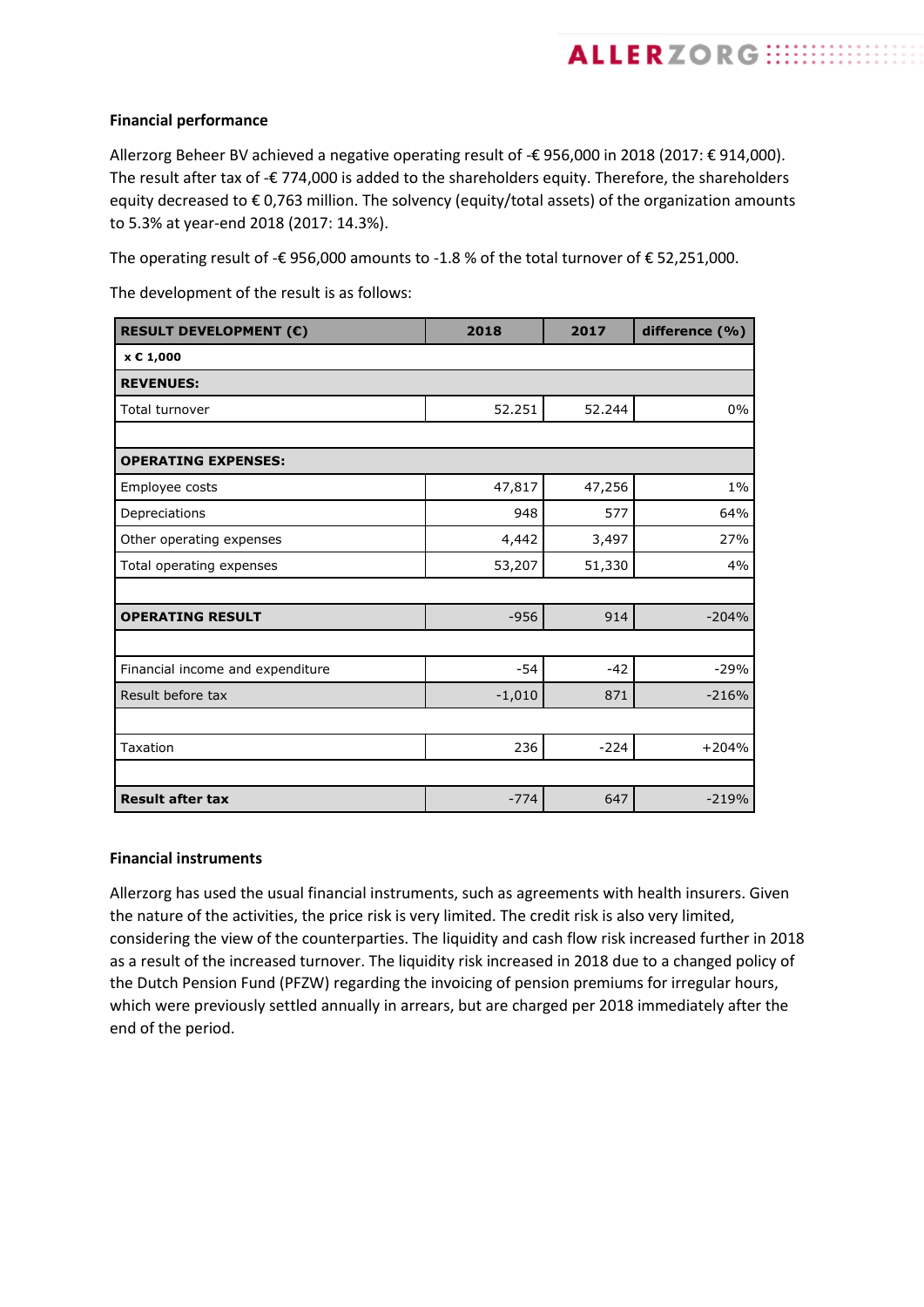# **Risks and measures**

Allerzorg operates in the healthcare sector as a private limited company as legal structure. In view of the very poor margins and the direct client interest, the healthcare sector requires a conservative risk profile. Allerzorg constantly innovates in order to realize process and quality improvements. The projects have a higher risk profile. Risks are carefully weighed, without impeding the entrepreneurial nature of Allerzorg.

**ALLERZORG :::::::::::** 

The dialogue with employees is being intensified in order to identify risks more quickly and to be able to take improvement measures. Board members and management work alongside executive employees more than once a year to keep in touch with daily care practice.

The biggest risks facing Allerzorg are:

# **Strategic risks:**

Also, in 2018 there is a risk of misinterpretation by care financiers of the distinctive specialty strategy of Allerzorg. The different product mix compared to the regular home care activities requires clear communication. Allerzorg focuses on "value-based healthcare" instead of "cost-based healthcare". Hospital-relocated care, which Allerzorg increasingly delivers, is of great added value for the client and at simultaneously results in a lower cost for the care financier. Limitations in the financing systems act as a brake on the blurring of the distinction between "cure" and "care". A good example in which the limitations have been removed is the cooperation of Allerzorg with the Emma Thuis team of the Academic Medical Center (AMC) in close coordination with insurer Achmea. The Intensive Childcare team at Allerzorg forms the bridge between the hospital and home for seriously ill children.

## **Operational risks:**

- Non-reimbursed production: production that is necessary for the care of the health care product and that exceeds the contractual agreement with the health insurer and/or care office that is not reimbursed or only partially reimbursed. A production monitor is reported per month with the deviations between budget and realization. Besides, an extrapolation is carried out on an annual basis. The developments are shared with care providers early on.
- The wide variety of IT systems in municipalities (Social Support Act) hinders timely payment of invoices, which in turn leads to pressure on cash.

## **Human Resources risks:**

- Risk of insufficiently capable staff in relation to the contracted care demand. Allerzorg, in line with the strategy, increasingly needs specialized nurses. The specific competencies are scarce. Allerzorg offers nurses extremely good development opportunities. Another development is exchange with hospital staff.
- The tax regime of self-employed employees in the healthcare. The development of this is closely monitored by Allerzorg.

## **Financial risks:**

- Allerzorg now invoices twice a month. Allerzorg would like to invoice more often, but the necessary return message from the insurer, before it can be re-claimed-, often takes too long.
- Allerzorg identifies dissuasive behaviour by health care providers between the Social Support Act, Healthcare Insurance Act and the Long-term Care Act. Care recipients are sent from